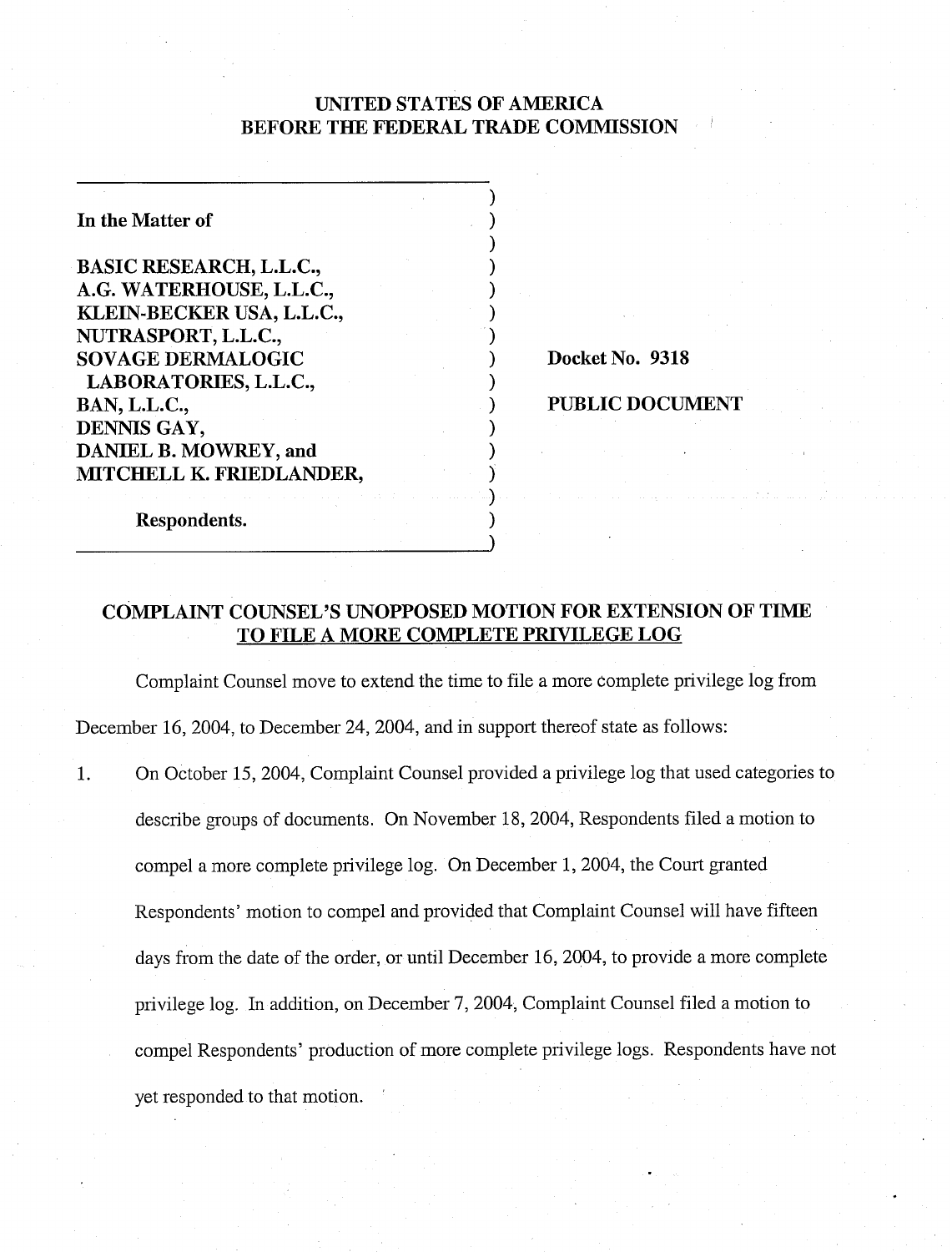- 2. Pursuant to Rule of Practice 4.3, the Administrative Law Judge may extend any time limit prescribed or allowed by the Rules.
- 3. On December 14,2004, Complaint Counsel, Robin M. Richardson, discussed the relief sought in this Request with counsel for Respondents, Jeffrey D. Feldman. Respondents have no objection to the requested extension.
- 4. Good cause exists to justify this brief extension because Complaint Counsel has been preparing for the defending and taking of expert and fact witness depositions. During this time period, we deposed Respondents' linguistic expert in New York City, New York, on December  $8<sup>th</sup>$  and deposed two fact witnesses in Salt Lake City, Utah, on December  $9<sup>th</sup>$ and  $10<sup>th</sup>$ . In addition, on December  $10<sup>th</sup>$ , we received Respondents' scientific expert's report, which is approximately 500 pages and we are in the process of reviewing this report as well as preparing one of our scientific experts, Dr. Eckel, for his upcoming deposition on December  $30<sup>th</sup>$ , in Denver, Colorado. We are also preparing for depositions of other fact witnesses on December  $27<sup>th</sup>$  and  $28<sup>th</sup>$  in Salt Lake City, Utah. Moreover, Complaint Counsel is also in the process of preparing its motions regarding discovery issues, and has filed several motions with respect to the production of documents, as well as attempting to work with Respondents to resolve outstanding discovery issues. This time period also included the Jewish holidays.

 $\overline{2}$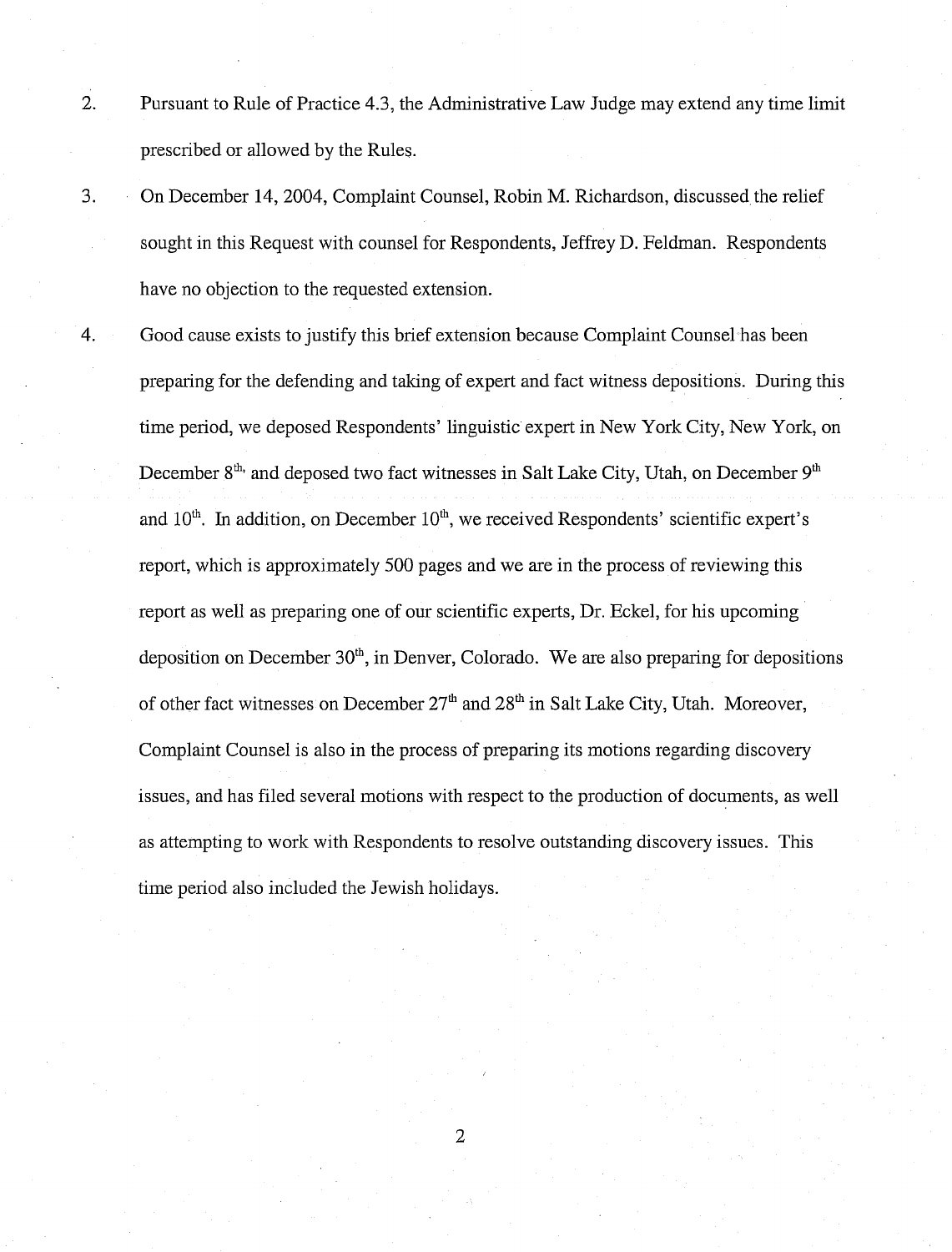Date: December 14, 2004 Respectfully submitted by:

 $\sum_{i=1}^n$  $cl$  $\alpha$ 

Laureen Kapin (202) 326-3237' Joshua S. Millard (202) 326-2454 Robin M. Richardson (202) 326-2798 Laura Schneider (202) 326-2604

Division of Enforcement Bureau of Consumer Protection Federal Trade Commission 600 Pennsylvania Avenue, N.W. Washington, D.C. 20580

COUNSEL SUPPORTING THE COMPLAINT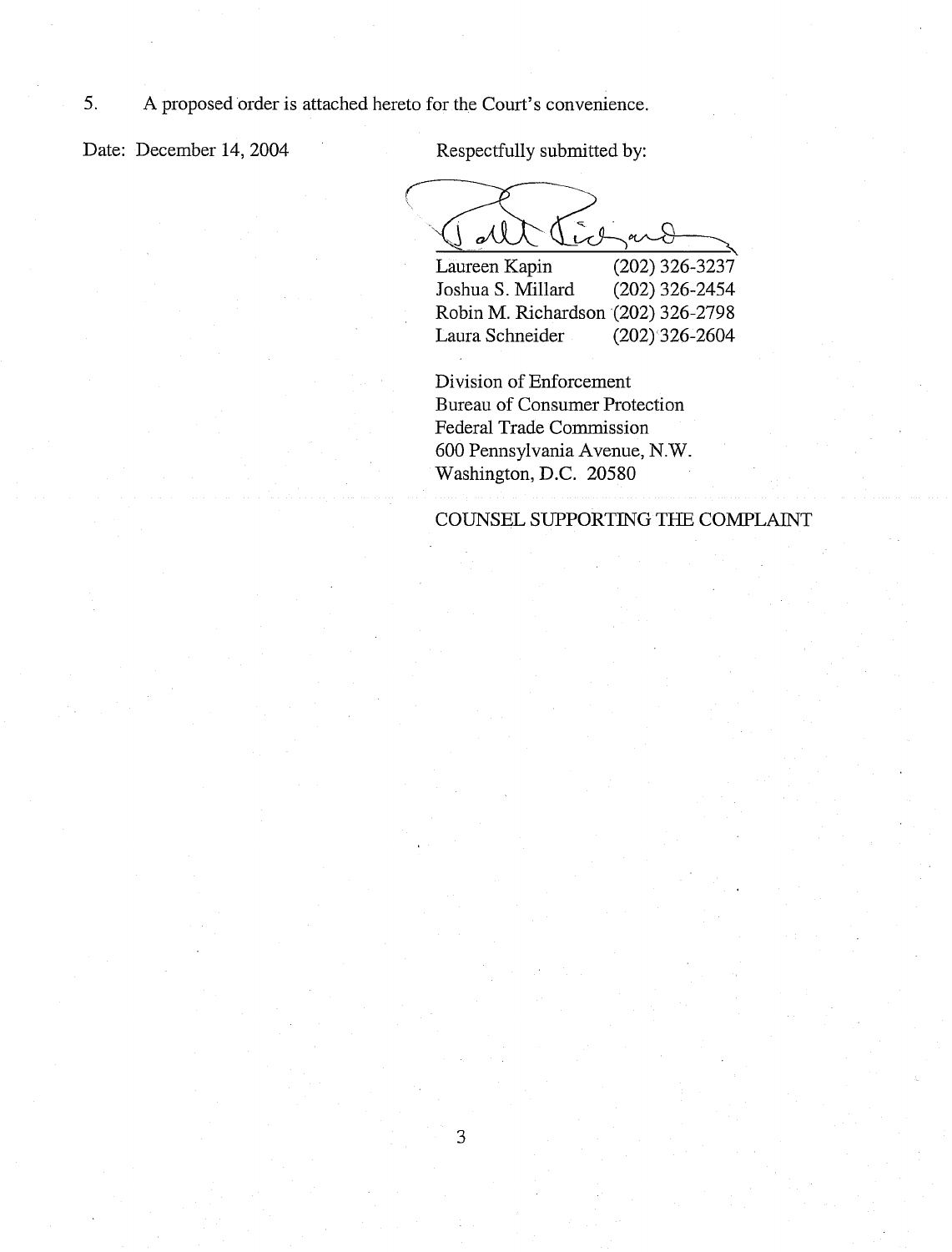### **CERTIFICATE OF SERVICE**

I hereby certify that on this 14' day of December, 2004, I caused *Conzplnint Counsel's Unopposed Motion for Extension of Tinze To File n More Conzplete Privilege Log* and Proposed Order to be served and filed as follows:

> **(1)** the original, two (2) paper copies filed by hand delivery and one (I) electronic copy via email to:

> > **Donald S. Clark, Secretary**  Federal Trade Commission 600 Penn. Ave., N.W., Room H-159 Washington, D.C. 20580

**(2)** two (2) paper copies served by hand delivery to: **The Honorable Stephen J. McGuire**  Administrative Law Judge 600 Penn. Ave., N.W., Room H-113 Washington, D.C. 20580

**(3)** one (I) electronic copy via email and one (1) paper copy by first class mail to the following persons:

#### **Stephen E. Nagin**

Nagin Gallop Figuerdo P.A. 3225 Aviation Ave. Miami, FL 33133-4741 (305) 854-5353 (305) 854-5351 (fax) snagin @ngf-law.com **For Respondents** 

#### **Ronald F. Price**

Peters Scofield Price 3 10 Broadway Centre 111 East Broadway Salt Lake City, UT 84111 (801) 322-2002 (801) 322-2003 (fax) rfp @psplawyers.com **For Respondent Mowrey** 

### **Jeffrey D. Feldman**

FeldmanGale, **P.** A. 201 S. Biscayne Blvd., 19" Fl. Miami, FL 33131-4332 (305) 358-5001 (305) 358-3309 (fax) JFeldman @FeldrnanGale.com **For Respondents**  A.G. **Waterhouse, LLC, Klein-Becker USA, LLC, Nutrasport, LLC, Sovage Dermalogic Laboratories, LLC, and BAN, LLC** 

#### **Mitchell K. Friedlander**

5742 West Harold Gatty Dr. Salt Lake City, UT 841 16 (801) 5 17-7000 (801) 517-7108 (fax) **Respondent** *Pro Se*  rnkf555 @msn.com

### **Richard D. Burbidge**

Burbidge & Mitchell 215 S. State St., Suite 920 Salt Lake City, UT 84111 (801) 355-6677 (801) 355-2341 (fax) rburbidge @ bwbidgeandmitchell.com **For Respondent Gay** 

COMPLAINT COUNSEL